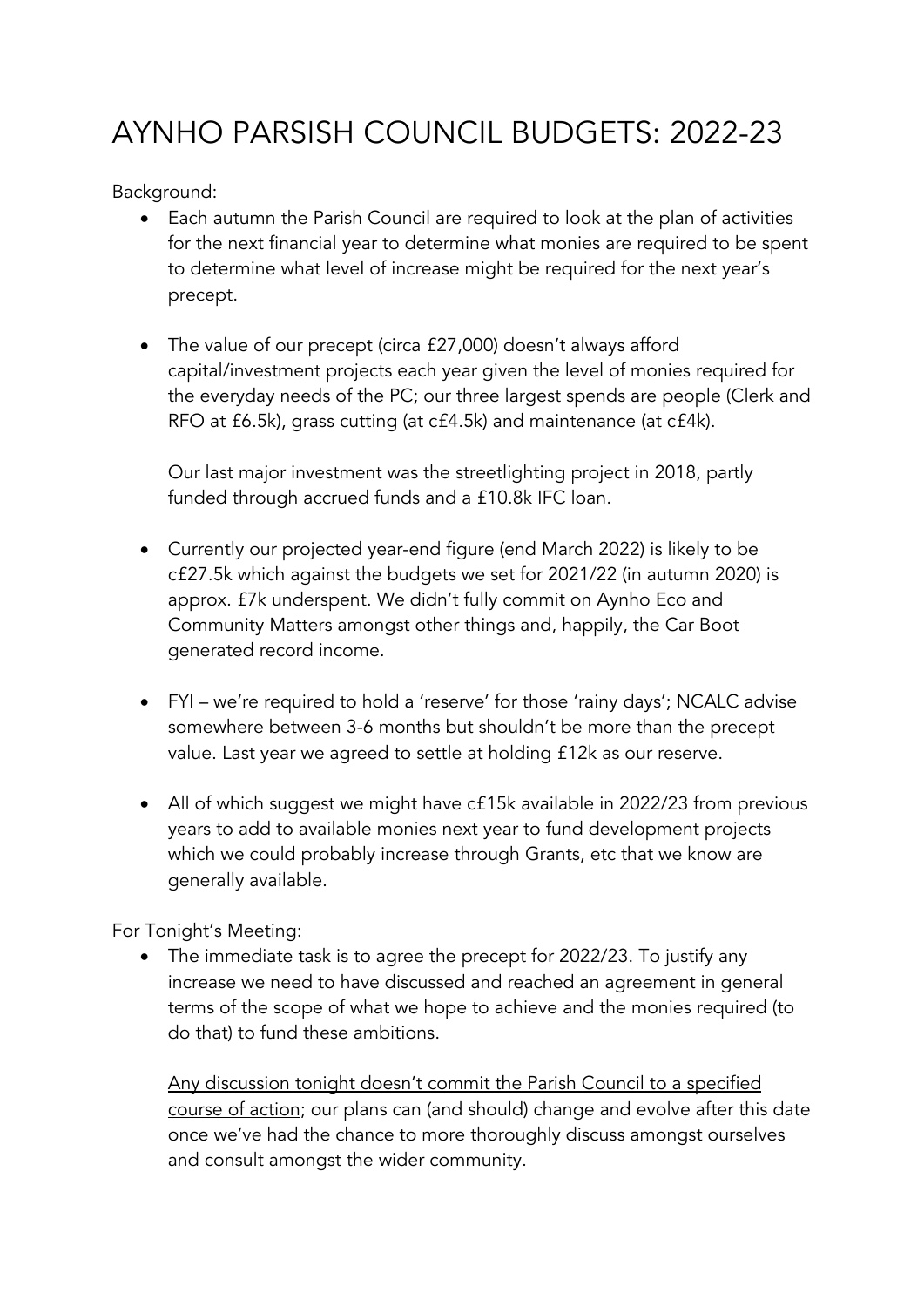Accepting these caveats, I've detailed below four initiatives that might start to define the things we'd like to develop in 2022/23, which we can hone and improve during the next three or four months.

1. Improve Road Safety through Speed Reduction: Proposed purchase of TWO fixed VAS signs for use on Croughton Road and Banbury Road with the existing MVAS used on various locations on Charlton Road and (new) on the approach to Aynho Wharf.

This investment would further enhance the planned changes at Wembley Corner and demonstrate to residents we're taking positive actions.

Projected cost £4.5k each with one paid by APC and the other through Grant(s) – funding source yet to be determined.

2. Defibrillator at the Sports field:

Proposed purchase of defibrillator located at the Pavilion in case of emergencies for users of the sports facilities and local residents.

Projected cost £2.5k partly funded by APC and through Grant(s) - – funding source yet to be determined.

3. Development Budget for Building, Facilities and Grounds of the sports field and Pavilion; non-sporting facilities.

Proposed budget to fund several improvements that help maintain, improve and enhance the community facilities at Aynho Active.

For example:

- Updated kitchen and catering facilities
- **EXTERG** Improved toilets and changing rooms
- **EX Installation of PA equipment**
- **•** Installation of broadband and wifi
- Improved car parking and general site security (to vehicle access)
- Enhance area at rear of Pavilion through soft landscaping especially around storage container.

Proposed Budget £10,000 with target to achieve further £3,000 funding through Grant(s).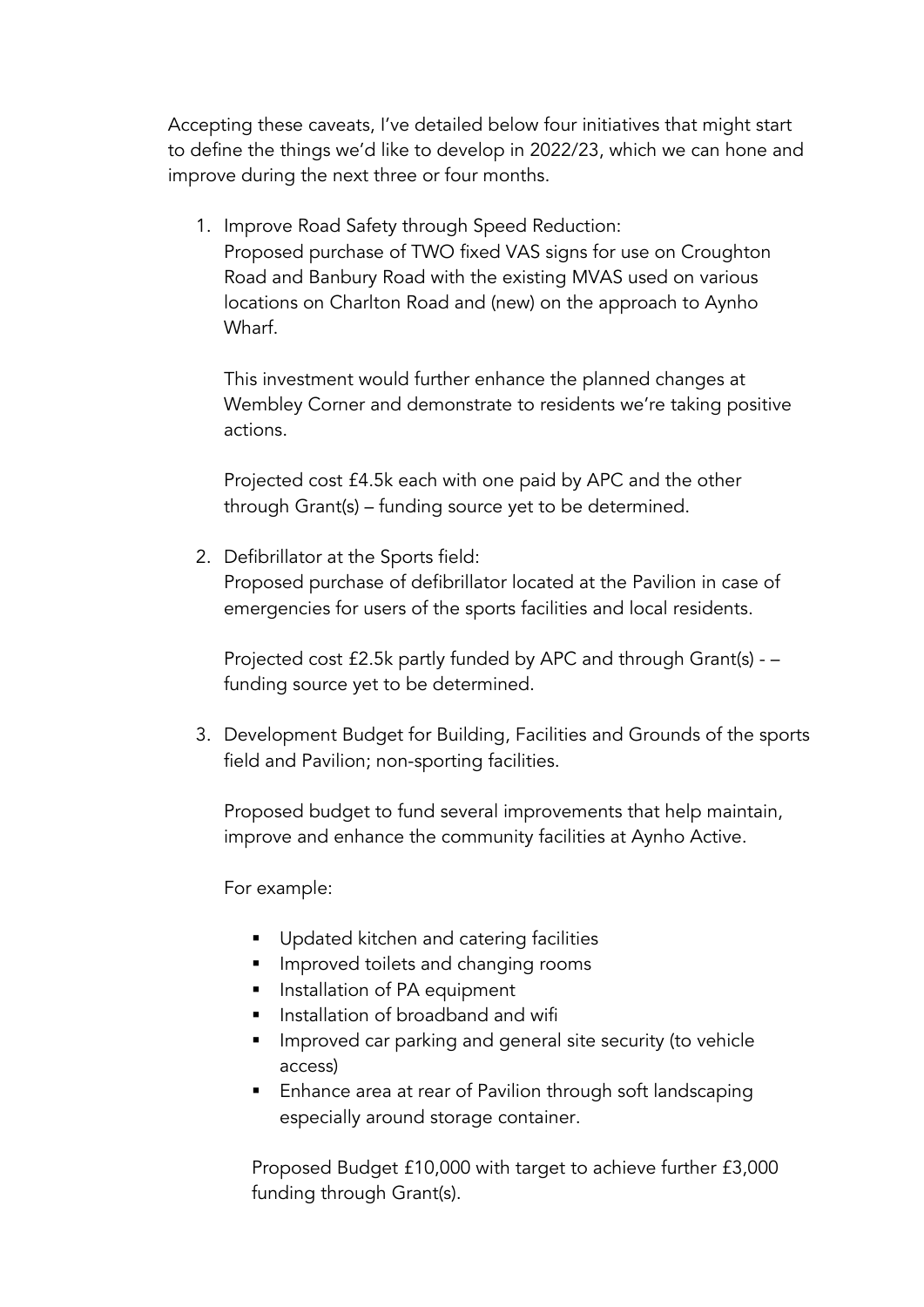- An important point to note: where funding is a mix of APC and grants we'd obviously balance how and when we commit based on knowing we have sufficient funds available.
- As the proposed budget for 2022/23 details, these initiatives would still afford monies for Aynho Eco and Community Matters along with all the other expenditure we're required – and opt – to make.

Attached is the first draft of budget breakdown for 2022/23.

LL/SB 06-December-21